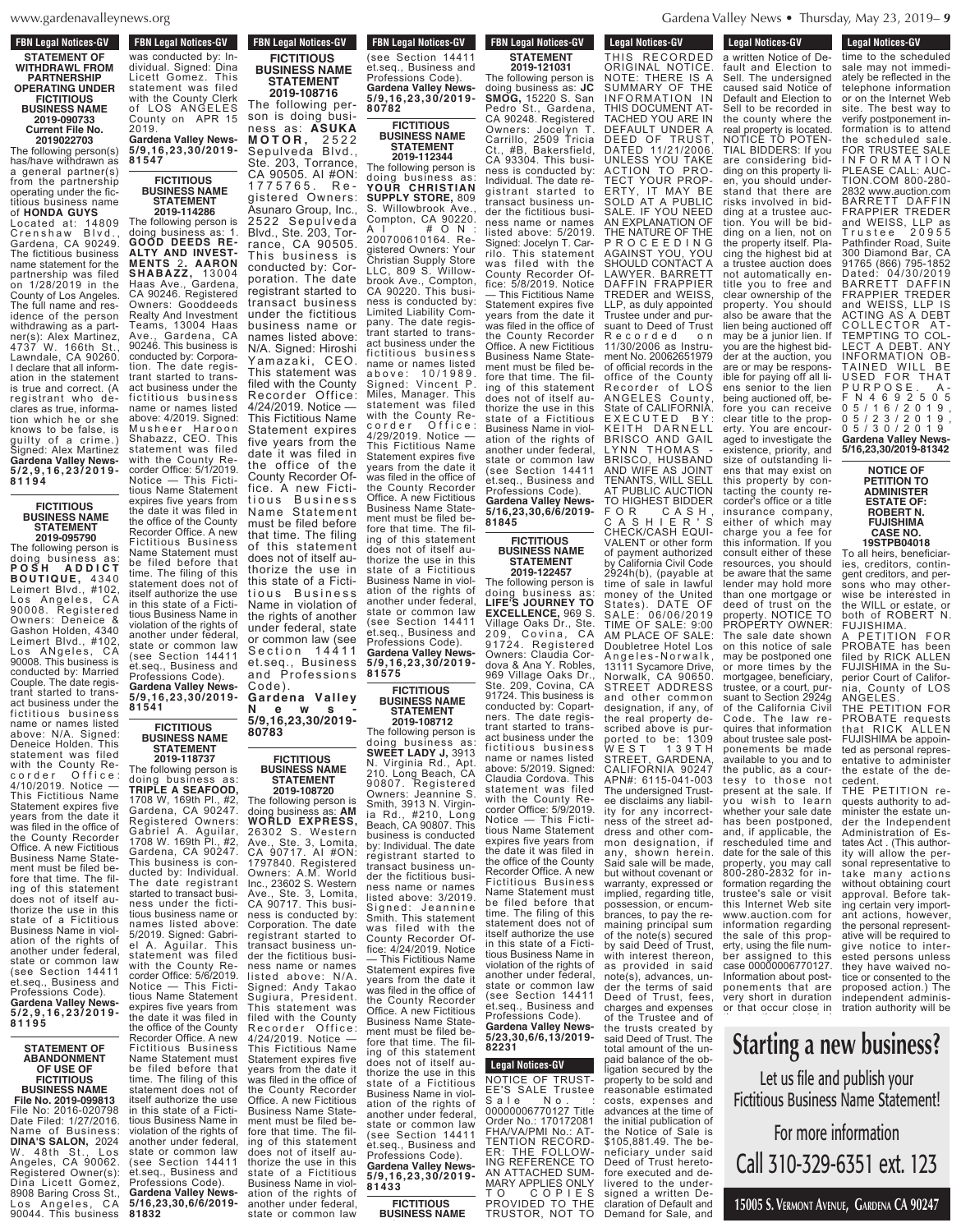## **Legal Notices-GV** Legal Nutles-GV

granted unless an interested person files an objection to the petition and shows good cause why the court should not grant the authority.

A HEARING on the petition will be held in this court as follows: 06/03/19 at 8:30AM in Dept. 9 located at 111 N. HILL ST., LOS ANGELES, CA 90012 IF YOU OBJECT to the granting of the petition, you should appear at the hearing and state your objections or file written objections with the court before the hearing. Your appearance may be in person

or by your attorney. IF YOU ARE A CRED-ITOR or a contingent creditor of the decedent, you must file your claim with the court and mail a copy to the personal representative appointed by the court within the later of either (1) four months from the date of first issuance of letters to a general personal representative, as defined in section 58(b) of the California Probate Code, or (2) 60 days from the date of mailing or personal delivery to you of a notice under section 9052 of the California Probate Code.

Other California statutes and legal authority may affect your rights as a creditor. You may want to consult with an attorney knowledgeable in California law.

YOU MAY EXAMINE the file kept by the court. If you are a person interested in the estate, you may file with the court a Request for Special No-

## SUMMARY OF ORDINANCE NO. 1804 <u>SUMMARY OF ORDINANCE NO. 1804</u>

**AN ORDINANCE OF THE CITY COUNCIL OF** probate. The WILL and ory and appraisal of es-**THE CITY OF GARDENA, CALIFORNIA, MAK-ING CHANGES TO TITLE 18, ZONING OF THE GARDENA MUNICIPAL CODE RELATING PRIMARILY TO RESIDENTIAL DEVELOP-**<br>MENT **MENT** IE CITY COUNCIL OF a, CALIFORNIA, MAK-<br>E 10. ZONINO OF TUF the file file<br>the filter in the file an ORDINANCE OF <sup>-</sup> THE CITY OF GARDEI ING CHANGES TO TIT

Date Introduced: May 14, 2019 Date to be Adopted: May 28, 2019 minister the estate un-2019<br>20.0010 28, 2019 Date li Date to be Adopted: M

The subject ordinance makes minor amend-The subject ordinance makes minor amend-<br>ments, deletions, and additions to zoning definitions, residential density, open space and setback provisions. These modifications include changing the dimensions of minimum open space areas and the distribution of private and common open space. Changes also include: ments, deletions, and additions to zoning defini-The subject ordinanc

Clarification that for cluster type developments in the R-3, R-4, and MUO zone, setbacks are calculated from the project boundaries and not from the individual units or buildings within the development. iaings within the develtice or constant for the OF the Clarification that f **opmer** 

R-4 Zone - Increase in building height from 35 to 40 feet for architectural projections. 40 feet for architectural projections.<br>MUO Zone -- Reduction to side and rear yard  $\frac{1}{2}$  proposed action.  $\frac{1}{2}$  and  $\frac{1}{2}$  and  $\frac{1}{2}$  are  $\frac{1}{2}$  and  $\frac{1}{2}$  are  $\frac{1}{2}$  are  $\frac{1}{2}$  and  $\frac{1}{2}$  are  $\frac{1}{2}$  are  $\frac{1}{2}$  are  $\frac{1}{2}$  are  $\frac{1}{2}$  are  $\frac{1}{2}$  are  $\frac{1}{2}$  ar

mUO Zone -- Reduction to side and rear yard<br>setbacks; clarification that distances between buildings do not have to be increased when above two stories and allow tandem parking for 50% of residential and live/work units. at distances between

50% or residential and live/work units.<br>Clarifies that fences in front yard setback cannot exceed 3½ feet in height and adds provision that exceed 3½ reet in neight and adds provision that<br>in cluster developments fences may be 7 feet in height if there is open fencing and at least 5 feet of landscape area in front of the fence. nt yard setback cannot ences may icing and at least 5 feet tion the fence.<br>with Development Disc

Provides that the Community Development Director may make an administrative adjustment for distances between buildings of up to 15 percent. unity Development Dir-

Statements herein are intended as a summary Statements nerein are intended as a summary<br>description of the ordinance contents. A certified copy of the full ordinance is available for viewing at the City Clerks' office at City Hall, located at 1700 W. 162nd Street, Gardena, CA 90247. Dated this 23rd day of May 2019 ce contents. A certified is available for viewing at City Hall, located at tardena, CA 90247.<br>...9919  $y$  2019

## /s/ MINA SEMENZA, CITY CLERK /s/ MINA SEMENZA, CH Y CLERK<br>**Gardena Valley News-5/23/2019- 82118** 23/2019- 82118

**Legal Notices-GV** Legal Nutrices-GV WILL and codicils, if any codicils are availcourt. THE PETITION requests authority to administer the estate under the Independent Administration of Es-**Legal Notices-GV** Legal Notices-GV tice (form DE-154) of the filing of an inventory and appraisal of estate assets or of any petition or account as provided in Probate Code section 1250. A Request for Special Notice form is available from the court clerk.

Attorney for Petitioner SUSAN B. GEFFEN, ESQ. - SBN 146793 LAW OFFICES OF SUSAN B. GEFFEN, PC 2447 PACIFIC COAST HIGHWAY #234 HERMOSA BEACH CA 90254 5/9, 5/16, 5/23/19

**CNS-3250356# GARDENA VALLEY NEWS-5/9,16,23/2019- 81477**

**NOTICE OF PETITION TO ADMINISTER ESTATE OF: JOHN HENRY SIDENFADEN AKA JOHN SIDENFADEN CASE NO. 19STPB04042**

A HEARING on the petition will be held in this court as follows: 05/31/19 at 8:30AM in Dept. 67 located at 111 N. HILL ST., LOS ANGELES, CA 90012 IF YOU OBJECT to the granting of the petition, you should appear at the hearing and state your objections or file written objections with the court before the hearing. Your appearor by your attorney. IF YOU ARE A CREDcreditor of the decedent, you must file your claim with the court and mail a copy to the personal representative appointed by the court within the later of either (1) four To all heirs, beneficiaries, creditors, contingent creditors, and persons who may otherwise be interested in the WILL or estate, or both of JOHN HENRY SIDENFADEN AKA JOHN SIDENFADEN. A PETITION FOR PROBATE has been filed by MAUREEN B O'DONNELL in the Superior Court of California, County of LOS ANGELES. THE PETITION FOR PROBATE requests that MAUREEN B. O'DONNELL be appointed as personal representative to administer the estate of the decedent. THE PETITION requests the decedent's

**Legal Notices-GV Leyal Nutlut** Other California statutes and legal authority may affect your rights as a creditor. You may want to consult with an attorney knowledgeable in California law. any, be admitted to probate. The WILL and able for examination in the file kept by the

YOU MAY EXAMINE the file kept by the court. If you are a person interested in the estate, you may file with the court a Request for Special Notice (form DE-154) of the filing of an inventory and appraisal of estate assets or of any petition or account as provided in Probate Code section 1250. A Request for Special Notice form is available from the court clerk. take many actions ested persons unless

tates Act . (This authority will allow the personal representative to

without obtaining court approval. Before taking certain very important actions, however, the personal representative will be required to give notice to inter-

they have waived notice or consented to the proposed action.) The independent administration authority will be granted unless an interested person files an objection to the petition and shows good cause why the court should not grant the

authority.

bate Code.

Attorney for Petitioner SIBYLLE GREBE - S B N 1 4 1 5 5 3 / L O R E N Z O C . STOLLER - SBN 2 9 1 5 8 1 CONOVER & GREBE, LLP<br>3424

W CARSON STREET, SUITE 320 TORRANCE CA 90503 5/9, 5/16, 5/23/19 **CNS-3251902# GARDENA VALLEY**

**NEWS-5/9,16,23/2019- 81581**

> **NOTICE OF PETITION TO ADMINISTER ESTATE OF JAMES THOMAS, JR. Case No.**

# **18STPB10114**

To all heirs, beneficiaries, creditors, contingent creditors, and persons who may otherwise be interested in the will or estate, or both, of JAMES THOMAS, JR. PETITION FOR PROBATE has been filed by William Thomas in the Superior Court of California, County of LOS A N G E L E S . THE PETITION FOR PROBATE requests that William Thomas be ap-pointed as personal representative to administer the estate of the decedent. THE PETITION requests authority to administer the estate unance may be in person ITOR or a contingent months from the date of first issuance of letters to a general personal representative, as defined in section 58(b) of the California Probate Code, or (2) 60 days from the date of mailing or personal delivery to you of a notice under section 9052 of the California Pro-

**CITY OF GARDENA** der the Independent

#### **NOTICE OF PUBLIC HEARING**<br>NOTICE OF PUBLIC HEARING **ILIC HEARING** utes and legal author-**NOTICE OF PU**

**NOTICE IS HEREBY GIVEN that the City Coun**cil of the City of Gardena will hold a public hear-ing in the City Council Chambers of City Hall, 1700 W 162nd Street, Gardena, California, on Tuesday, May 28, 2019 at 7:30 p.m. to receive and consider all evidence and reports relative to and consider all evidence and reports relative to<br>a resolution amending the City of Gardena Fee Schedule of fees are charges for City Services. **EN** that the City Coun-<br>will hold a public hear-<br>Chambers of City Hall, iardena, California, on at  $7.30$  p.m. to receive ie City of Gardena Fee NOTICE IS HEREBY G cil of the City of Garder<br>ing in the City Counci<br>1700 W 162nd Street, Tuesday, May 28, 201 and consider all eviden a resolution amending estate, you may file

All interested parties are invited to attend said hearing and express their views on this matter. Testimony may be presented in person or submitted in written form prior to the hearing and made a part of the hearing record. i invited to attend said ir views on this matter. nted in person or subior to the hearing and All interested parties a Testimony may be pre mitted in written form

Further information on this subject may be obtained from the Office of the City Clerk, 1700 W 162nd Street, Gardena, CA 90247. Data indicating the cost to provide the service and the revenue to pay the costs will also be available in the Office of the City Clerk. granted unless an iniis subject may be ob-<br>the City Clerk, 1700 W<br>CA 90247. Data indicate service and the reventate assets or of any Further information on tained from the Office  $\epsilon$ 162nd Street, Gardena<br>ing the cost to provide t

If you challenge the nature of the proposed actions in court, you will be limited to raising only those issues you or someone else raises at the public hearing described in this notice, or in written correspondence delivered to the Gardena City Council at, or prior to, the public hearing. This notice is dated this 16th day of May 2019. re of the proposed acclerk. If you challenge the  $\overline{\ }$ 

CITY OF GARDENA Mina Semenza, City Clerk **Gardena Valley News-5/16,23/2019- 81801** the hearing and state Gardena Valley News-5/16,23/2019- 81801 CITY OF GARDENA

**Legal Notices-GV ANDERSON NOLICES-CIV** 

# **19STPB02576**

To all heirs, beneficiaries, creditors, contingent creditors, and persons who may otherwise be interested in the will or estate, or both, of KENNETH AN-**DERSON** A PETITION for Probate has been filed by:

California, County of Los Angeles. The Petition for Pro-<br>bate requests that bate requests that KAREN ANDERSON be appointed as personal representative to administer the estate of

The petition requests authority to administer the estate under the Independent Administration of Estates Act. (This authority will allow the personal representative to take many actions without obtaining court approval. Before taking certain very important actions, however, the personal representative will be required to give notice to interested persons unless they have waived notice or consented to the proposed action.) The independent administration authority will be granted unless an interested person files an objection to the petition and shows good cause why the court should not grant the authority.

A hearing on the petition will be held in this court as follows: **6/7/2019 at 8:30 AM, Dept. 79, Room, 610, 111 North Hill Street, Los Angeles, CA 90012.** If you object to the

granting of the petition, you should appear at the hearing and state your objections or file written objections with the court before the hearing. Your appearance may be in person or by your attorney.

If you are a creditor or a contingent creditor of the decedent, you must file your claim with the court and mail a copy to the personal representative appointed by the court within the later of either (1) four months from the date of first issuance of letters to a general personal representative, as defined in section 58(b) of the California Probate Code, or (2) 60 days from the date of mailing or personal delivery to you of a notice under section 9052 of the California Pro bate Code. Other California statutes and legal authority may affect your rights as a creditor. You may want to consult with an attorney knowledgeable in California law.

You may examine the file kept by the court. If you are a person interested in the estate, you may file with the court a Request for Special Notice (form DE-154) of the filing of an inventory and appraisal of estate assets or of any petition or account as provided in Probate Code section 1250. A Request for Special Notice form is avail-

denavalleynews.org www.gardenavalleynews.org continuity in the section of the section of the section of the section  $\mathcal{L}$ 

bate Code.

fornia law.

clerk.

LLP

SBN 158825 PATINELLI & CHANG,

BSC 217009 5/23, 5/30, 6/6/19 **CNS-3256098# GARDENA VALLEY N E W S - 5 / 2 3 , 3 0 , 6 / 6 / 2 0 1 9 -**

**8 2 1 5 1**

on

Attorney for Petitioner JOHN W. CHANG - SBN 248999 AND MI-CHAEL J. PATINELLI -

2355 CRENSHAW BLVD. SUITE 185 TORRANCE CA 90501

**Notice of Public Auction** Notice is hereby given that the Undersigned intends to sell the personal property described below to enforce a lien imposed on said property pursuant to Lien Sale per California Self Storage Act Chapter 10. Undersigned will sell items at WWW.Storagetreasures.com sale by competitive bidding ending

June 11th, 2019 at 8:00 AM. Where said property has been stored and which are

tice under section 9052

Other California statutes and legal authority may affect your rights as a creditor. You may want to consult with an attorney knowledgeable in Cali-

YOU MAY EXAMINE the file kept by the court. If you are a person interested in the estate, you may file with the court a Request for Special Notice (form DE-154) of the filing of an inventory and appraisal of estate assets or of any petition or account as provided in Probate Code section 1250. A Request for Special Notice form is available from the court

**60 Legal Notices-GV Legal Nutries-GV** delivery to you of a no-**Legal Notices-GV** Legal Notices-GV able from the court

of the California Proclerk. Petitioner: Karen Anderson, 19109 Enblow Dr., Carson, CA 90746. (424) 222-1021 **Gardena Valley News-5 / 2 3 , 3 0 , 6 / 6 / 2 0 1 9 -**

**8 2 0 4 1 NOTICE OF PETITION TO ADMINISTER ESTATE OF: MARIA CHRISTINA MENDOZA AKA MARIA CHRISTINA HERNANDEZ MENDOZA**

**CASE NO. 19STPB04535** To all heirs, beneficiar-

ies, creditors, contingent creditors, and persons who may otherwise be interested in the WILL or estate, or both of MARIA CHRISTINA MEND-OZA AKA MARIA CHRISTINA HERNAN-

DEZ MENDOZA. A PETITION FOR PROBATE has been filed by RAYMOND A. MENDOZA in the Superior Court of California, County of LOS ANGELES.<br>THE PETIT PETITION FOR PROBATE requests that RAYMOND A. MENDOZA be appointed as personal representative to administer

the estate of the decedent. THE PETITION requests authority to ad-

minister the estate under the Independent Administration of Estates Act with limited authority. (This authority will allow the personal representative to take many actions without obtaining court approval. Before taking certain very important actions, however, the personal representative will be required to give notice to interested persons unless they have waived notice or consented to the proposed action.) The independent administration authority will be granted unless an interested person files an objection to the petition and shows good cause why the court should not grant the authority.

A HEARING on the petition will be held in this court as follows: 06/14/19 at 8:30AM in Dept. 4 located at 111 N. HILL ST., LOS ANGELES, CA 90012 IF YOU OBJECT to the granting of the petition, you should appear at the hearing and state your objections or file written objections with the court before the hearing. Your appearance may be in person or by your attorney. IF YOU ARE A CRED-

ITOR or a contingent creditor of the decedent, you must file your claim with the court and mail a copy to the personal representative appointed by the court within the later of either (1) four months from the date of first issuance of letters to a general personal representative, as defined in section 58(b) of the California Probate Code, or (2) 60 days from the date of mailing or personal

delivery to you of a no-

located at Golden State Storage, 18626 S. Western Ave., Gardena, CA 90248. County of Los Angeles, State of California the following unit. **Goddard, Bradley**- Extension Ladder, Bed Frames, Headboard and Footboard, Barstools, 3+ Large, Speakers, 2 Bicycles, Wood Furniture, Sundial, Bird Bath, A Frame Ladder, Furniture Misc, Office Chair, Wood Sewing Table, 7+ Boxes/Totes of unknown, Sewing Machine, Wood Shelves, Recliner. Purchases must be paid at the time of sale with Cash only. All purchases are sold as is and must be removed within 72 hours of the time of sale. Sale subject to cancellation up to the time of sale. Company reserves the right to re-

fuse any online bids. Dated 05/23/2019 and  $05/30/2019$ 

Auction by WWW.Storagetreasures.com

Phone: (480) 397-6503 **Gardena Valley News-5/23,30/2019- 82173**

> **NOTICE OF SHERIFF'S SALE**

IF YOU OBJECT to the

IF YOU ARE A CREDdelivery to you of a notice under section 9052 of the California Pro-

bate Code. Other California statutes and legal authority may affect your rights as a creditor. You may want to consult with an attorney knowledgeable in Cali-

fornia law. YOU MAY EXAMINE the file kept by the court. If you are a person interested in the estate, you may file with the court a Request for Special Notice (form DE-154) of the filing of an inventory and appraisal of estate assets or of any petition or account as provided in Probate Code section 1250. A Request for Special Notice form is available from the court

clerk. Attorney for petitioner: TEDDIE J RANDALL ESQ SBN 91433 RANDALL & ASSOCIATES

3681 CRENSHAW **BLVD** LOS ANGELES CA 90016-4849 **CN960342 THOMAS May 16,23,30, 2019 Gardena Valley News-5 / 1 6 , 2 3 , 3 0 / 2 0 1 9 - 8 1 8 7 4**

> **NOTICE OF PETITION TO ADMINISTER ESTATE OF: KENNETH ANDERSON CASE NO.**

KAREN ANDERSON in the Superior Court of the decedent. without obtaining court approval. Before taking certain very important actions, however, the personal representative will be required to give notice to interested persons unless they have waived notice or consented to the proposed action.) The independent administration authority will be granted unless an interested person files an

objection to the petition and shows good cause why the court should not grant the authority. A HEARING on the petition will be held on

**Legal Notices-GV** Legal Nutles-GV Administration of Estates Act. (This authority will allow the personal representative to take many actions

June 3, 2019 at 8:30 AM in Dept. No. 2D located at 111 N. Hill St., Los Angeles, CA 90012.

granting of the petition, you should appear at the hearing and state your objections or file written objections with the court before the hearing. Your appearance may be in person or by your attorney.

ITOR or a contingent creditor of the decedent, you must file your claim with the court and mail a copy to the personal representative appointed by the court within the later of either (1) four months from the date of first issu-ance of letters to a general personal representative, as defined in section 58(b) of the California Probate Code, or (2) 60 days from the date of mailing or personal